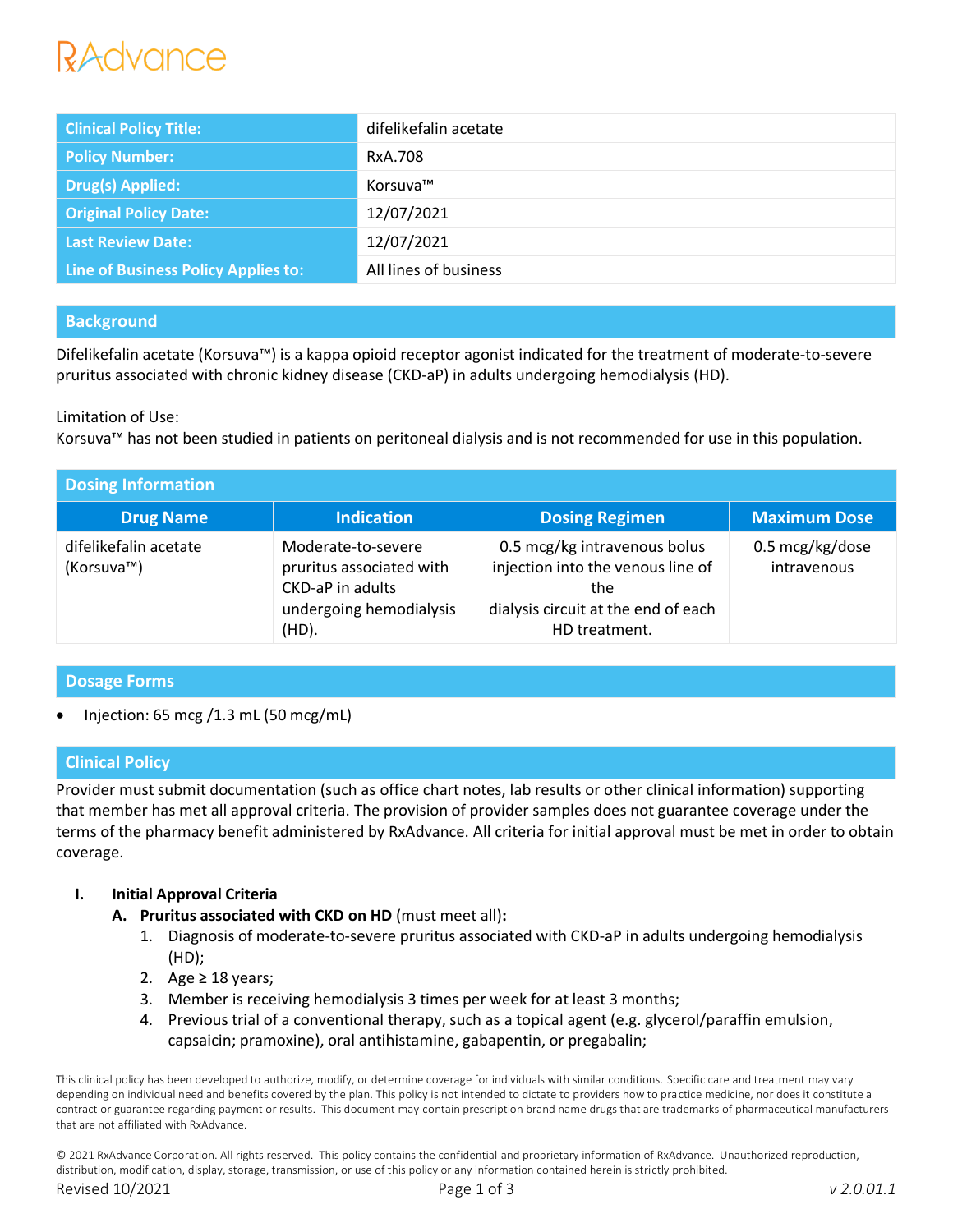

5. Dose does not exceed 0.5 mcg/kg/dose. **Approval Duration Commercial:** 6 months **Medicaid:** 6 months

# **II. Continued Therapy Approval**

# **A. Pruritus associated with CKD on HD** (must meet all)**:**

- 1. Member is currently receiving medication that has been authorized by RxAdvance or the member has met initial approval criteria listed in this policy;
- 2. Member is responding positively to therapy;
- 3. Dose does not exceed 0.5 mcg/kg/dose.

**Approval Duration Commercial:** 6 months **Medicaid:** 6 months

## **III. Appendices**

## **APPENDIX A: Abbreviation/Acronym Key**

CKD-aP: Chronic kidney disease-associated pruritus HD: hemodialysis

## **APPENDIX B: Therapeutic Alternatives**

None

## **APPENDIX C: Contraindications/Boxed Warnings**

- Contraindication(s): o None reported
- Boxed Warning(s):
	- o None reported

## **APPENDIX D: General Information**

- Dizziness, Somnolence, Mental Status Changes, and Gait Disturbances: Dizziness, somnolence, mental status changes, and gait disturbances, including falls, have occurred. Centrally-acting depressant medications, sedating antihistamines, and opioid analgesics should be used with caution during treatment with Korsuva™.
- Risk of Driving and Operating Machinery: May impair mental or physical abilities. Advise patients not to drive or operate dangerous machinery until the effect of Korsuva™ on a patient's ability to drive or operate machinery is known.
- The WI-NRS used to evaluate the effectiveness of Korsuva is a validated 11-point scale to assess patientreported severity of itching in the past 24 hours. A score of 0 implies no itch and a score of 10 is the worst imaginable itch. A decrease of at least 3 points represents a clinically meaningful improvement in itch severity.
	- $\circ$  Score 0 = no pruritus
	- $\circ$  Score 1–3 = mild pruritus
	- $\circ$  Score 4–6 = moderate pruritus
	- $\circ$  Score 7–8 = severe pruritus
	- o Score ≥9 = severe pruritus

© 2021 RxAdvance Corporation. All rights reserved. This policy contains the confidential and proprietary information of RxAdvance. Unauthorized reproduction, distribution, modification, display, storage, transmission, or use of this policy or any information contained herein is strictly prohibited. Revised 10/2021 Page 2 of 3 *v 2.0.01.1*